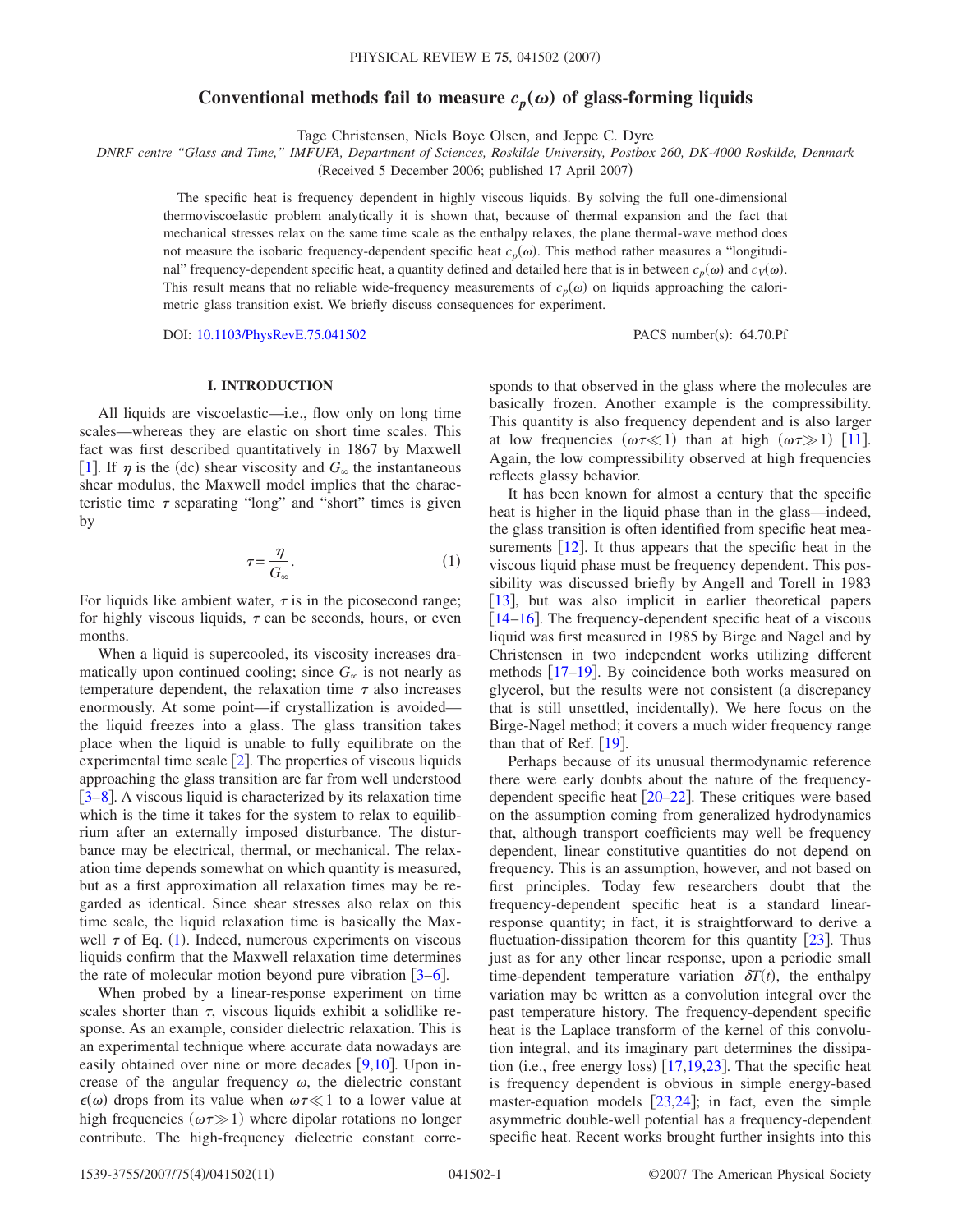continuously developing field, both as regards novel experimental techniques  $[25-30]$  $[25-30]$  $[25-30]$  and theory including computer simulations  $\left[31-34\right]$  $\left[31-34\right]$  $\left[31-34\right]$ . Very recently the field was reviewed by Garden in a paper with many useful references  $[57]$  $[57]$  $[57]$ .

The method of Birge and Nagel  $[18,35]$  $[18,35]$  $[18,35]$  $[18,35]$  is based on socalled thermal effusion. A thin metal film evaporated onto a solid glass substrate in the form of a plane slab is immersed in the liquid. The metal film acts both as heat generator and thermometer  $[18,36-40]$  $[18,36-40]$  $[18,36-40]$  $[18,36-40]$  $[18,36-40]$ . An applied oscillatory electric current at angular frequency  $\omega_e$  generates oscillating Joule heating at the frequency  $\omega = 2\omega_e$  due to the electric resistance of the metal film. The generated power "effuses" as thermal waves into the liquid and into the supporting slab. The resulting temperature oscillations depend on both specific heats and heat conductivities. The amplitude and phase of the temperature oscillations are detected by the clever so-called  $3\omega_e$ technique  $\left[35,36\right]$  $\left[35,36\right]$  $\left[35,36\right]$  $\left[35,36\right]$ : Since the electric resistance of the film is temperature dependent, the resistance is perturbed at frequency  $2\omega_e$  in concert with temperature. The detected voltage across the film thus contains a  $3\omega_e$  component proportional to temperature arising from the product of varying current and resistance. The temperature is measured at the heat-producing film surface itself. If the thermal wavelength is short compared to the lateral dimensions of the film, the film is effectively an isothermal surface in space (not in time, of course). The heat current is orthogonal to this surface, implying that the thermal waves are planar and that boundary effects can be neglected. In the periodic situation all fields vary with time proportional to  $exp(st)$  where  $s = \pm i\omega$  depending on convention  $[41]$  $[41]$  $[41]$ . By solving the heat diffusion equation Birge and Nagel arrived at the following expression for the (area-specific) thermal impedance of the liquid, *Z*—i.e., the ratio between the complex amplitudes of temperature,  $\delta T(\omega)$ , and heat current density,  $j(\omega)$ :

$$
Z = \frac{\delta T(\omega)}{j(\omega)} = (sc_p \lambda)^{-1/2}.
$$
 (2)

<span id="page-1-0"></span>Here  $\lambda$  is the heat conductivity and  $c_p$  is the (generally frequency-dependent) specific heat per unit volume. In this paper we prefer to discuss the reciprocal function, the thermal admittance  $Y = 1/Z$  which is additive when taking the thermal response of the substrate into account: *Y*  $=(sc_1\lambda_1)^{1/2}+(sc_2\lambda_2)^{1/2}$  where index 1 refers to liquid properties and index 2 to those of the supporting slab. Denoting the complex amplitude of the total power by  $P(\omega)$ , the total admittance  $Y_{tot} = P(\omega) / \delta T(\omega)$  scales with the area *A* of the film,  $Y_{tot} = YA$ .

The terms "thermal impedance" and "thermal admittance" come, of course, from the close analogy between flowing electricity and flowing heat  $\lceil 42 \rceil$  $\lceil 42 \rceil$  $\lceil 42 \rceil$ . Temperature is analogous to potential and heat current to electric current. Thus Fourier's law becomes equivalent to Ohm's law, and the definition of heat capacity (specific heat) becomes equivalent to the definition of electric capacity. Even the dissipation of the free energy—being proportional to the real part of the impedance—follows from this scheme, justifying the terminology.

According to Eq.  $(2)$  $(2)$  $(2)$  the bulk property measured by the Birge-Nagel experiment is the so-called effusivity  $\sqrt{\lambda}c$ [[43–](#page-9-28)[45](#page-9-29)]. If the heat conductivity is frequency independent, as was generally assumed and recently confirmed  $[46,47]$  $[46,47]$  $[46,47]$  $[46,47]$ , the method yields information about the frequencydependent specific heat. The main conclusion of the present paper, however, is that the experiment *does not measure the isobaric specific heat*. This is because the ordinary heat diffusion equation fails for highly viscous liquids. The precise nature of the specific heat measured can only be clarified from a detailed analysis. This analysis is the subject of this paper. A brief description of the problem is the following: The ordinary (dc) specific heat exists in isochoric,  $c_V$ , and isobaric,  $c_p$ , versions. Similarly, there are two ac specific heats  $c_V(\omega)$  and  $c_p(\omega)$ . Since the pressure is usually ambient pressure, one would *a priori* expect that experiments measure  $c_p(\omega)$  which, indeed, is what is always reported in the literature. There is a problem, however, which implies that  $c_p(\omega)$  is not the quantity measured by the plane-plate experiment. The problem is that the coupling between the temperature field and the displacement field induced by thermal expansion implies that the ordinary heat diffusion equation fails. In other situations this can be ignored, but a subtle combination of two physical conditions prevailing at the glass transition renders the usual approach invalid: First, the quantity  $(c_p - c_V)/c_V$  has a non-negligible value in the viscous liquid state. Second, upon increasing frequency the ratio of shear to bulk modulus increases to a non-negligible value. Physically what happens is that the high viscosity hinders the release of stresses induced by the thermal wave. Thermal stresses relax on the very time scale that experiments focus on. This implies that the specific heat is not measured at isobaric conditions; the stress tensor is not proportional to the unit tensor because the liquid is not in hydrostatic equilibrium.

For solids the difference between  $c_p$  and  $c_V$  is small and can usually be neglected. For less-viscous liquids internal stresses are quickly released and the stress tensor is proportional to the unit tensor to a good approximation. The problem of measuring  $c_p(\omega)$  reliably arises only close to the glass transition. Once the problem is recognized, the following questions arise: Which quantity is measured, and how should one proceed to obtain reliable  $c_p(\omega)$  data? In this paper we present the formalism needed to answer these questions by treating the one-dimensional case in detail. From first principles we derive the results for the adiabatic boundary condition that were simply stated in Ref.  $[48]$  $[48]$  $[48]$ ; these results are supplemented by results for the isothermal boundary condition. After reviewing the basic equations governing thermoviscoelasticity we derive the general solution of the onedimensional case relevant for understanding the results of the Birge-Nagel plane-plate method. The solution is based on the transfer matrix method, a little-known but very convenient formalism which is introduced by first discussing the simpler special case of no thermomechanical coupling. Based on the general solution the thermal admittance is worked out for several cases corresponding to various experimentally relevant boundary conditions (adiabatic or isothermal, mechanically clamped or free). Finally, the results are discussed in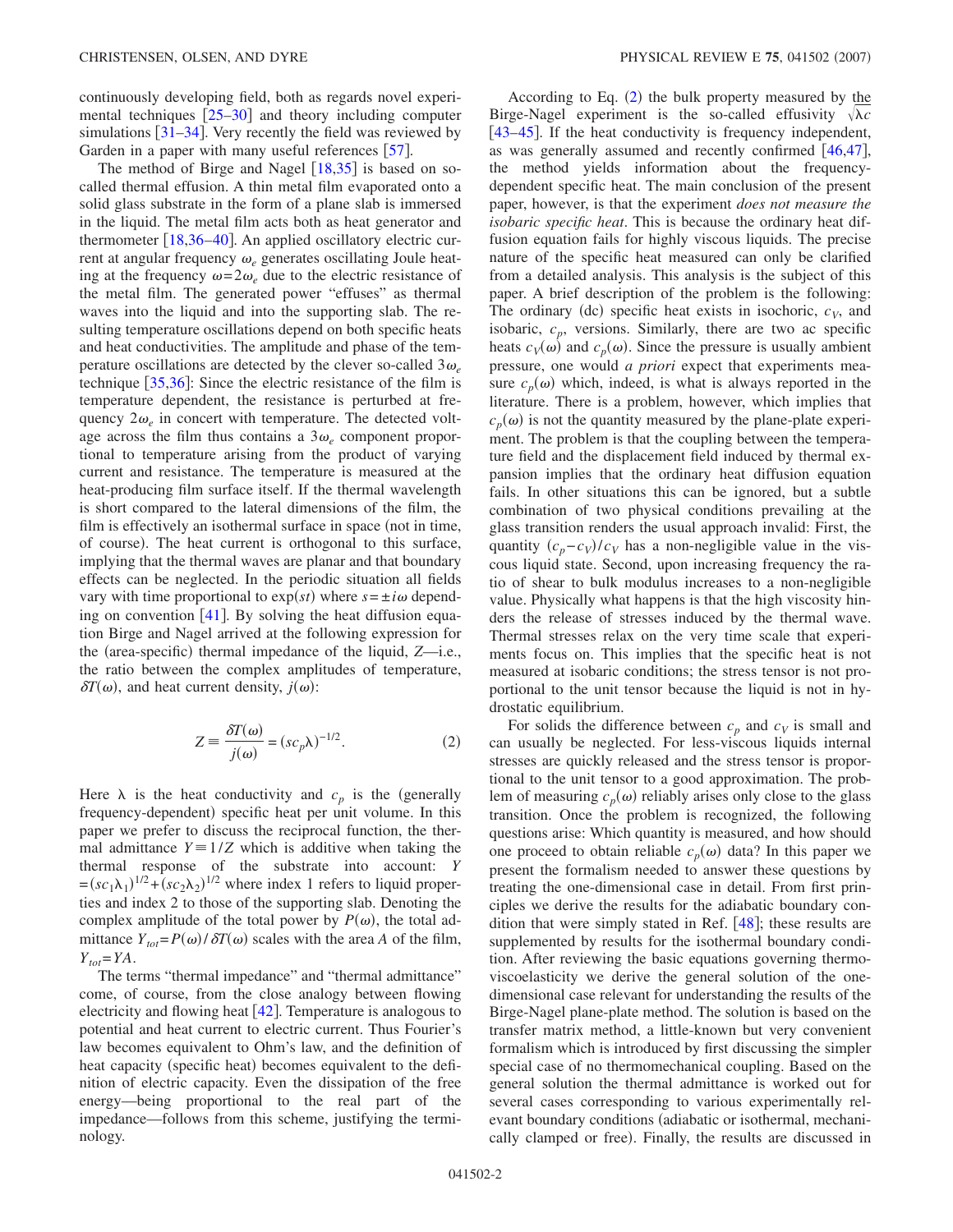light of what they tell us about the prospects of obtaining reliable  $c_p(\omega)$  data by means of the plane-plate method or otherwise.

## **II. BASIC EQUATIONS OF THERMOVISCOELASTICITY**

### **A. Thermoelasticity**

Thermoviscoelasticity describes the coupling between thermal and mechanical deviations from equilibrium. We shall only discuss the linear case which is well understood on the phenomenological level. To illustrate the general method we first discuss the simpler case where all linear-response coefficients are frequency independent. This is referred to as thermoelasticity, a theory that describes ordinary solids well [49](#page-9-33).

The linearity requirement implies that the system is assumed to be infinitesimally close to equilibrium. The mass density is denoted by  $\rho$ , its average by  $\rho_0$ ; the temperature is *T* with the average temperature  $T_0$ . Deviations from equilibrium are quantified in terms of the displacement field **u**  $=$ **u**(**r**,*t*), and temperature variation in terms of  $\delta T(\mathbf{r},t)$  $=T(\mathbf{r}, t) - T_0$ . The equations governing these variables involve the isothermal bulk modulus  $K_T$  and the shear modulus G (isothermal and adiabatic shear moduli are identical). Recall that these quantities are defined as follows: If *V* is volume and  $p$  pressure, the isothermal bulk modulus (inverse compressibility) is defined by

$$
K_T \equiv -V \left(\frac{\partial p}{\partial V}\right)_T.
$$
 (3)

The shear modulus *G* is by definition half of the proportionality constant between an off-diagonal component of the stress tensor and the corresponding strain tensor element.

If the heat current density is denoted by  $\mathbf{j}_0$ , the basic thermoelastic equations involve the following three constitutive quantities: The heat conductivity  $\lambda$  defined via  $\mathbf{j}_0 =$  $-\lambda \nabla \delta T$ , the isochoric specific heat per unit volume  $c_V$ , and the isochoric "pressure coefficient"  $\beta_V$  defined by

$$
\beta_V \equiv \left(\frac{\partial p}{\partial T}\right)_V.
$$
\n(4)

<span id="page-2-2"></span><span id="page-2-1"></span>The thermoelastic "equations of motion" are  $[48-51]$  $[48-51]$  $[48-51]$ 

$$
\rho_0 \frac{\partial^2 \mathbf{u}}{\partial t^2} = \left( K_T + \frac{4}{3} G \right) \nabla (\nabla \cdot \mathbf{u}) - G \nabla \times (\nabla \times \mathbf{u}) - \beta_V \nabla \delta T,\tag{5}
$$

$$
c_V \frac{\partial \delta T}{\partial t} + \beta_V T_0 \frac{\partial}{\partial t} (\nabla \cdot \mathbf{u}) = \lambda \nabla^2 \delta T.
$$
 (6)

<span id="page-2-3"></span>For completeness, we briefly sketch how these equations are derived: If  $\partial_i$  is the derivative with respect to the *i*th spatial coordinate  $x_i$  and  $u_i$  is the *i*th component of the displacement vector **u**, the stain tensor  $\epsilon_{ij}$  is defined by  $\epsilon_{ij} = (\partial_i u_j + \partial_j u_i)/2$ . Using the Einstein summation convention and denoting the stress tensor by  $\sigma_{ij}$ , we first note that the relevant constitutive relation is the Duhamel-Neumann relation  $\lceil 50, 51 \rceil$  $\lceil 50, 51 \rceil$  $\lceil 50, 51 \rceil$ 

<span id="page-2-0"></span>
$$
\sigma_{ij} = K_T \epsilon_{kk} \delta_{ij} + 2G \left( \epsilon_{ij} - \frac{1}{3} \epsilon_{kk} \delta_{ij} \right) - \beta_V \delta T \delta_{ij}.
$$
 (7)

Considering a few special cases quickly convinces one that this equation is correct: If temperature is constant and the deformation is isotropic, only the first term contributes; thus, Eq. ([7](#page-2-0)) reproduces the definition of the isothermal bulk modulus because  $\epsilon_{kk} = \nabla \cdot \mathbf{u}$  is the relative volume change and the pressure is the negative diagonal element of the stress tensor. If temperature is constant and a pure shear deformation is considered, the second term gives the definition of the shear modulus. Finally, if there are no mechanical deformations, the last term reduces to the definition of  $\beta_V$ , Eq. ([4](#page-2-1)). Now, Newton's second law for a small volume element  $\Delta V$ is  $\rho \Delta V \ddot{u}_i = F_i$ . Here  $F_i$  is the *i*th component of the force which is  $\Delta V$  times the divergence of the stress tensor:  $F_i = \Delta V \partial_i \sigma_{ii}$ . Equation  $(5)$  $(5)$  $(5)$  follows by substituting Eq.  $(7)$  $(7)$  $(7)$  into Newton's second law, because  $\rho$  to lowest order may be replaced by  $\rho_0$ . Equation  $(6)$  $(6)$  $(6)$  is based on the following thermodynamic relation for the volume element  $\Delta V$ :  $\delta S = (\partial S / \partial T)_{V} \delta T$  $+(\partial S/\partial V)_T \delta(\Delta V) = (\Delta V c_V/T_0) \delta T + \beta_V \delta(\Delta V)$  where the last equality follows from the definition of  $c_V$  and the Maxwell relation  $(\partial S/\partial V)_T = \beta_V$ . For the entropy per unit volume *s*  $\equiv S/\Delta V$ , since the relative volume change is the divergence of the displacement field,  $\delta(\Delta V)/\Delta V = \nabla \cdot \mathbf{u}$ , we get  $\delta s$  $=(c_V/T_0)\delta T + \beta_V \nabla \cdot \mathbf{u}$ . Entropy is conserved to first order:  $(\partial s/\partial t)$  +  $\nabla \cdot$  **j**<sub>*s*</sub>=0 where **j**<sub>*s*</sub> = −( $\lambda/T_0$ ) $\nabla (\delta T)$  is the entropy current density. Thus to lowest order we have  $(\partial s/\partial t) = (c_V/\partial s/\partial t)$  $T_0$ )( $\partial \delta T / \partial t$ ) +  $\beta_V \partial (\nabla \cdot \mathbf{u}) / \partial t = (\lambda / T_0) \nabla^2 (\delta T)$  which is the required Eq.  $(6)$  $(6)$  $(6)$ .

Before proceeding we note that if  $\alpha_p$  is the isobaric thermal expansion coefficient  $\left[\alpha_p \equiv (1/V)(\partial V/\partial T)_p\right]$ , the mathematical identity  $(\partial p / \partial T)_{V} (\partial T / \partial V)_{p} (\partial V / \partial p)_{T} = -1$  implies that

$$
\beta_V = \alpha_p K_T. \tag{8}
$$

<span id="page-2-5"></span>In particular, if there is no thermal expansion upon heating isobarically  $(\alpha_p=0)$ , one has  $\beta_V=0$ . In this case Eqs. ([5](#page-2-2)) and ([6](#page-2-3)) decouple and reduce to the ordinary elastic equation of motion and Fourier's equation for heat conduction, respectively. Thus the coupling between mechanics and thermodynamics arises only when there is nonzero thermal expansion—which is indeed intuitively obvious.

### **B. General thermoviscoelastic equations**

We now turn to the general linear thermoviscoelastic case. According to the "correspondence principle" [[49](#page-9-33)], linear time-dependent equations are arrived at from the thermoelastic equations  $(5)$  $(5)$  $(5)$  and  $(6)$  $(6)$  $(6)$  by replacing each time derivative by an  $s$  factor and assuming that the constitutive coefficients  $K_T$ ,  $G, \beta_V, c_V$ , and  $\lambda$  are generally frequency dependent:

<span id="page-2-4"></span>
$$
\rho_0 s^2 \mathbf{u} = \left( K_T + \frac{4}{3} G \right) \nabla (\nabla \cdot \mathbf{u}) - G \nabla \times (\nabla \times \mathbf{u}) - \beta_V \nabla \delta T,
$$
\n(9)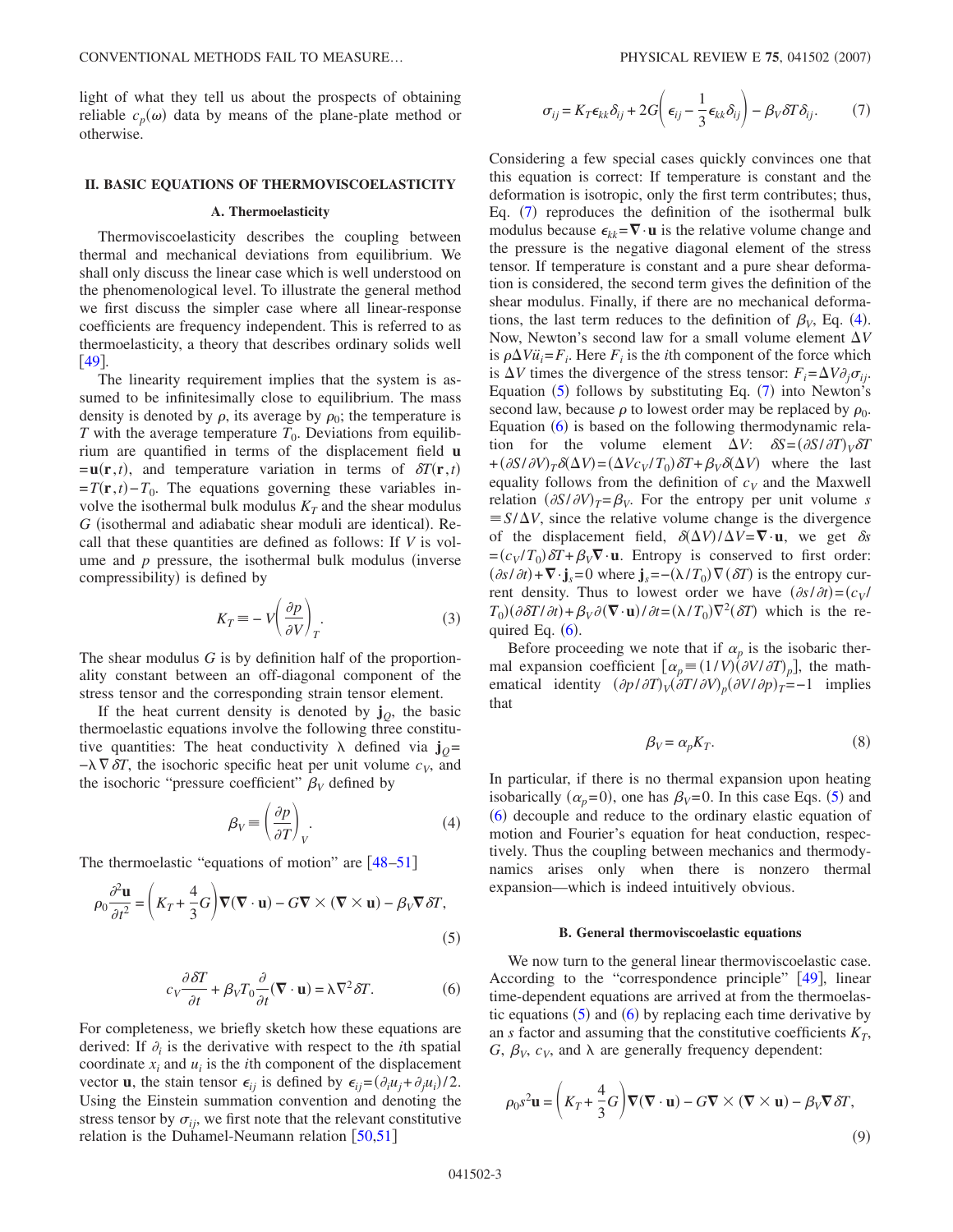<span id="page-3-2"></span>

$$
c_V s \, \delta T + \beta_V T_0 s \mathbf{\nabla} \cdot \mathbf{u} = \lambda \nabla^2 \delta T. \tag{10}
$$

For simplicity we shall not explicitly indicate the frequency dependencies. In this way the theory is generalized from thermoelasticity to thermoviscoelasticity. It is important to note that the symmetry of the constitutive equations is maintained; thus, the Maxwell relations become Onsager relations [ $15,52,53$  $15,52,53$  $15,52,53$ ]. From here on we exclusively use the description in the frequency domain.

## **III. FULL ANALYTIC SOLUTION OF THE ONE-DIMENSIONAL CASE**

This section presents the solution of the one-dimensional case—i.e., the case where all functions vary only in one spatial direction *x*. The transfer matrix formulation of the solution given below is convenient in practice for discussing various experimentally relevant boundary conditions [[42](#page-9-27)].

#### **A. Case of no thermomechanical coupling**

As an introduction to the transfer matrix technique we first solve the case of no thermomechanical coupling  $(\beta_V)$ = 0) which, although much simpler than the general case, maintains an independent interest. If  $c \equiv c_V$  ( $=c_p$  when  $\beta_V$  $= 0$ ) is the specific heat per unit volume,  $\lambda$  the heat conductivity, and *j* the *x* component of the heat current  $\mathbf{j}_0$ , the equations for temperature and heat current are

$$
c\frac{\partial \delta T}{\partial t} = -\frac{\partial j}{\partial x},
$$
  

$$
j = -\lambda \frac{\partial \delta T}{\partial x}.
$$
 (11)

<span id="page-3-3"></span>In a steady-state periodic situation where all variables vary in time proportionally to  $exp(st)$  these equations become

$$
cs \, \delta T = -\frac{\partial j}{\partial x},
$$
  

$$
j = -\lambda \frac{\partial \delta T}{\partial x}.
$$
 (12)

It is convenient to discuss the problem in terms of the two variables  $\delta T$  and *j*, although one usually focuses on the heatdiffusion equation which results from combining the two equations:  $cs\,\delta T = \lambda \partial_x^2 \delta T$ . The general solution of this equation is  $\delta T(x) = c_1 \exp(kx) + c_2 \exp(-kx)$  where  $c_1$  and  $c_2$  are integration constants and

$$
k^2 = \frac{cs}{\lambda}.\tag{13}
$$

Now  $j(x)$  is found from  $\delta T(x)$ :  $j(x) = -\lambda k [c_1 \exp(kx)]$  $-c_2$ exp(−*kx*)]. The results may be summarized as follows:

$$
\begin{pmatrix} \delta T(x) \\ J(x) \end{pmatrix} = \mathbf{M}(x) \begin{pmatrix} c_1 \\ c_2 \end{pmatrix},
$$
\n(14)

$$
\mathbf{M}(x) = \begin{pmatrix} e^{kx} & e^{-kx} \\ -\lambda k e^{kx} & \lambda k e^{-kx} \end{pmatrix}.
$$
 (15)

This formulation allows one to establish the connection between temperature- and heat-current amplitudes at one point—say,  $x=0$ —and at the point at *x*: By eliminating the integration constants one arrives at

$$
\begin{pmatrix} \delta T(x) \\ j(x) \end{pmatrix} = \mathbf{T}(x) \begin{pmatrix} \delta T(0) \\ j(0) \end{pmatrix}, \tag{16}
$$

<span id="page-3-4"></span><span id="page-3-0"></span>where the "transfer matrix"  $T(x)$  is defined by

$$
\mathbf{T}(x) = \mathbf{M}(x)\mathbf{M}(0)^{-1}.
$$
 (17)

<span id="page-3-1"></span>By straightforward calculation one finds that the transfer matrix is given  $\lceil 42 \rceil$  $\lceil 42 \rceil$  $\lceil 42 \rceil$  by

$$
\mathbf{T}(x) = \begin{pmatrix} \cosh(kx) & -\sinh(kx)/(\lambda k) \\ -\lambda k \sinh(kx) & \cosh(kx) \end{pmatrix}.
$$
 (18)

Further calculation shows that the consistency requirement  $\mathbf{T}(x)\mathbf{T}(y) = \mathbf{T}(x+y)$  is fulfilled; in particular,  $\mathbf{T}(0) = 1$  (the identity matrix) and  $\mathbf{T}(-x) = \mathbf{T}(x)^{-1}$ .

From the general solution various special cases are easily derived. Suppose the sample is located between  $x=0$  and  $x = 0$  $=L$  and heated periodically at  $x=0$ . To calculate the frequency-dependent (area-specific) "thermal admittance" *Y* experienced from the heating side of the sample, *Y*  $\equiv j(0)/\delta T(0)$ , we note that there are two experimentally relevant boundary conditions referring to the sample end at *x*  $=L$ : the adiabatic boundary condition  $j(L)=0$  and the isothermal boundary condition  $\delta T(L) = 0$ . In the adiabatic case Eqs. ([16](#page-3-0)) and ([18](#page-3-1)) imply that  $0 = j(L) = -\lambda k \sinh(kL) \delta T(0)$  $+\cosh(kL)j(0)$  which implies

$$
Y_{\text{adiab}} = \lambda k \tanh(kL). \tag{19}
$$

On the other hand, the isothermal boundary condition at *x*  $= L$  is  $0 = \delta T(L) = \cosh(kL) \delta T(0) - \sinh(kL) J(0) / (\lambda k)$  which implies

$$
Y_{\text{isoth}} = \lambda k \coth(kL). \tag{20}
$$

Before proceeding to the general thermoviscoelastic case, we identify the limits of samples that are thick and thin, respectively, compared to the frequency-dependent thermal diffusion length: The complex number  $k$  defines a (complex) characteristic diffusion length via  $l_D \equiv 1/k$ . If  $L \gg |l_D|$ , one is in the "thermally thick limit"  $[54]$  $[54]$  $[54]$ , a case that applies at high frequencies where the thermal wave does not reach the end of the sample. In this case the two solutions become identical:

$$
Y_{\text{adiab}} = Y_{\text{isoth}} = \lambda k = (s\lambda c)^{1/2} \quad (|kL| \gg 1). \tag{21}
$$

In the "thermally thin limit" at low frequencies  $[54]$  $[54]$  $[54]$ ,  $L \ll |l_D|$ , the adiabatic boundary condition leads to

$$
Y_{\text{adiab}} = \lambda k^2 L = scL \quad (|kL| \ll 1), \tag{22}
$$

corresponding to a capacitor. For the isothermal boundary condition the admittance becomes frequency independent:

where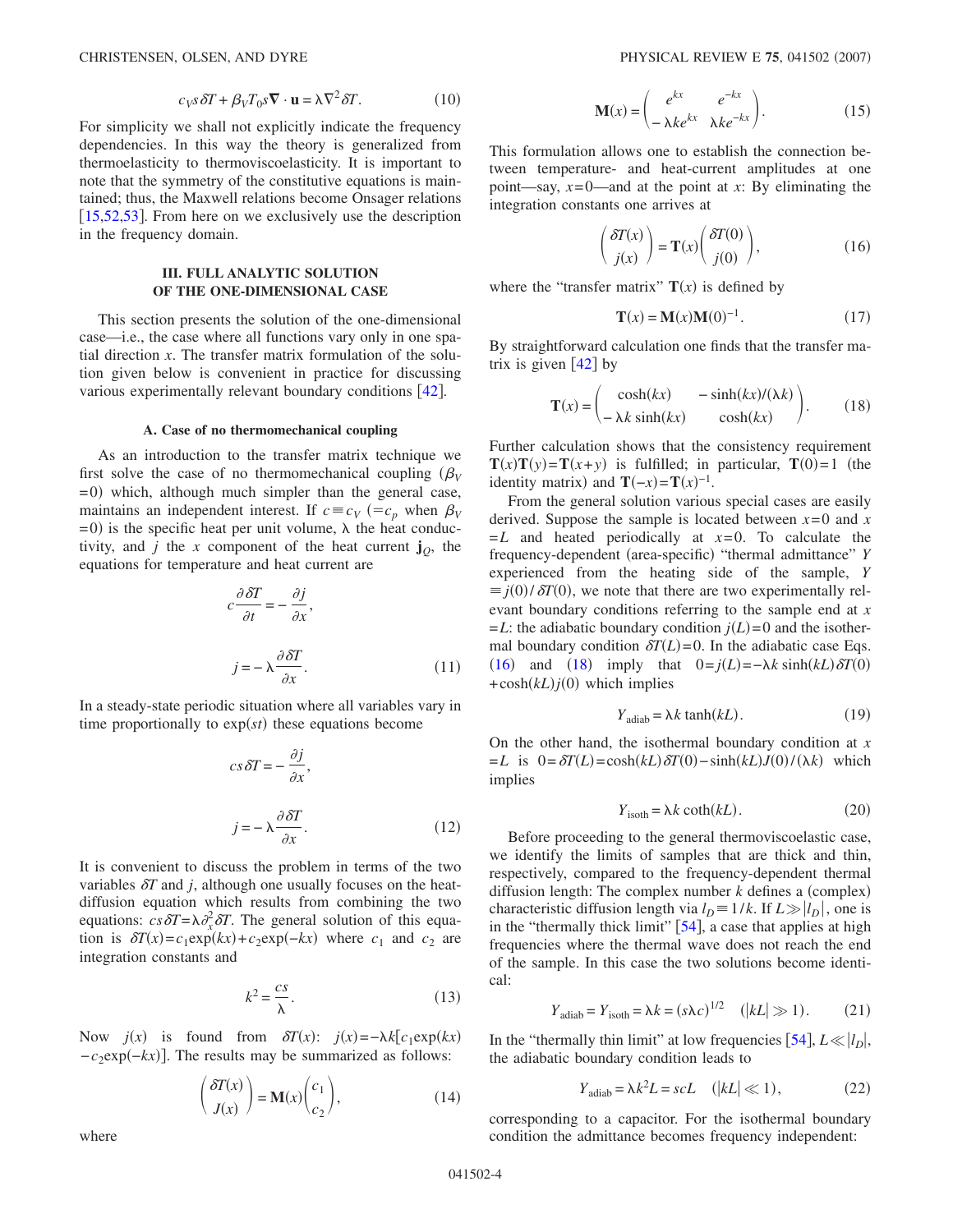$$
Y_{\text{isoth}} = \frac{\lambda}{L} \quad (|kL| \ll 1). \tag{23}
$$

In this limit the magnitude of the heat current is solely determined by the temperature difference between the points  $x=0$  and  $x=L$ , corresponding to the static limit of ordinary heat conduction.

## **B. Full one-dimensional thermoviscoelastic problem**

We now proceed along the above lines to determine the  $4 \times 4$  transfer matrix for the full one-dimensional thermoviscoelastic problem, restricting ourselves to frequencies much lower than those where sound waves become important, the inertia-free limit. All relevant fields depend only on the *x* coordinate and all displacement is in the *x* direction. This does not mean that, e.g.,  $\sigma_{yy}$  is zero—on the contrary, the stress tensor adjusts itself to be consistent with the clamping of all motion not in the exact *x* direction. Physically, this situation corresponds to a box-shaped sample where the boundary conditions on the faces perpendicular to the heating plane are *adiabatic* and *sliding*. More realistically, the one-dimensional case to a good approximation describes the case where the dimensions of the plane heater are much larger than the relevant thermal wavelength.

We still assume periodically varying fields  $\propto \exp(st)$ . The first of the four coupled equations to be solved comes from Eq. ([9](#page-2-4)). In the inertia-free limit the left-hand side is zero. If the *x* coordinate of the displacement vector  $\bf{u}$  is denoted by *u*, since  $\nabla \times$ **u**=0, this equation when integrated over *x* implies (where  $a_1$  is an integration constant)

$$
\partial_x u = \frac{\beta_V}{K_T + 4G/3} \delta T + a_1.
$$
 (24)

<span id="page-4-0"></span>Just as with all amplitudes and coefficients here and below, the integration constants generally depend on frequency. The next equation is arrived at by substituting Eq. ([24](#page-4-0)) into Eq.  $(10)$  $(10)$  $(10)$  which leads to

$$
\lambda \partial_x^2 \delta T = s c_l \delta T + s \beta_V T_0 a_1,\tag{25}
$$

<span id="page-4-1"></span>where the "longitudinal heat capacity"  $c_l$  (a name justified by the results derived below) is defined by

$$
c_l = c_V + T_0 \frac{\beta_V^2}{K_T + 4G/3}.
$$
 (26)

In passing we note that, utilizing Eq.  $(8)$  $(8)$  $(8)$  and the well-known thermodynamic identities  $c_p - c_V = T_0 \alpha_p^2 K_T$  and  $c_p/c_V$  $= K_S/K_T$  where  $K_S = -V(\partial p/\partial V)_S$  is the adiabatic bulk modulus, the longitudinal heat capacity obeys

$$
\frac{c_l}{c_V} = \frac{K_S + 4G/3}{K_T + 4G/3}.\tag{27}
$$

In analogy to the standard abbreviation  $\gamma = c_p/c_V$  (a quantity that is also generally frequency dependent) we define

$$
\gamma_l \equiv \frac{c_l}{c_V}.\tag{28}
$$

This quantity equals  $\gamma$  at low frequencies where *G* becomes negligible compared to  $K_T$ , but generally for viscous liquids approaching the glass transition one has  $|\gamma_l| < |\gamma|$ . The third equation involves the *xx* component of the stress tensor which by Eq.  $(7)$  $(7)$  $(7)$  in the one-dimensional case is given by

$$
\sigma_{xx} = (K_T + 4G/3)\partial_x u - \beta_V \delta T. \tag{29}
$$

<span id="page-4-2"></span>The final equation is the defining equation for the time integral  $\delta q$  of the heat current *j*:

$$
\frac{\partial}{\partial t}\delta q = j.
$$
\n(30)

<span id="page-4-3"></span>In terms of  $\delta q$  the definition of the heat-conduction coefficient  $\lambda$  [Eq. ([11](#page-3-3))] becomes

$$
\delta q = -\frac{\lambda}{s} \partial_x \delta T. \tag{31}
$$

In order to solve the four equations  $(24)$  $(24)$  $(24)$ ,  $(25)$  $(25)$  $(25)$ ,  $(29)$  $(29)$  $(29)$ , and  $(31)$  $(31)$  $(31)$  it is convenient to first rewrite them in dimensionless units. If  $l<sub>D</sub>$  is the complex diffusion length defined as the complex number with positive real part given by (here and henceforth  $c_l$  is used in the definition of  $l_D$ )

$$
l_D^2 \equiv \frac{\lambda}{c_l s},\tag{32}
$$

the (complex) dimensionless space and time variables are defined by

$$
\widetilde{x} \equiv x/l_D,
$$
  
\n
$$
\widetilde{t} \equiv st.
$$
\n(33)

Any function  $f(x,t)$  is made dimensionless by writing *f*(*x*,*t*)/*f*<sub>0</sub> =  $\tilde{f}(\tilde{x}, \tilde{t})$ . The four basic fields of the problem are thus scaled as follows:

$$
\tilde{u} \equiv u/l_D,
$$
\n
$$
\delta \tilde{T} = \delta T/T_0,
$$
\n
$$
\tilde{\sigma}_{xx} \equiv \sigma_{xx}/K_T,
$$
\n
$$
\delta \tilde{q} \equiv \delta q/(K_T l_D).
$$
\n(34)

We finally define the following dimensionless linearresponse quantities:

$$
\tilde{c} \equiv T_0 c_l / K_T,
$$
  
\n
$$
\tilde{g} \equiv 4G/(3K_T),
$$
  
\n
$$
\tilde{\alpha} \equiv T_0 \alpha_p.
$$
\n(35)

For later reference, note that in terms of these variables the following identity applies: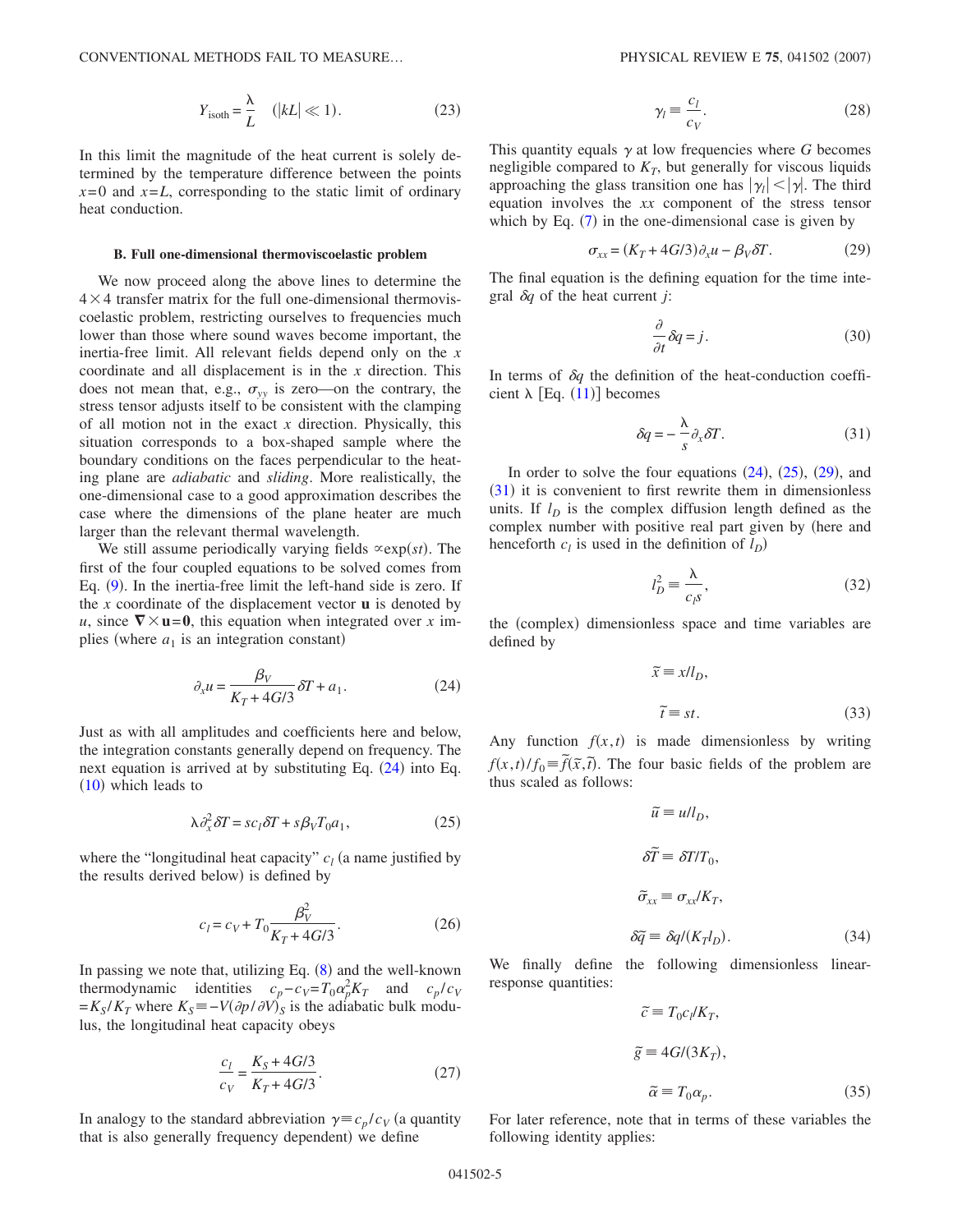$$
\frac{\tilde{\alpha}^2}{\tilde{c}(1+\tilde{g})} = 1 - \frac{1}{\gamma_l}.
$$
\n(36)

<span id="page-5-2"></span><span id="page-5-0"></span>When Eqs.  $(24)$  $(24)$  $(24)$ ,  $(25)$  $(25)$  $(25)$ ,  $(29)$  $(29)$  $(29)$ , and  $(31)$  $(31)$  $(31)$  are rewritten as dimensionless equations, the result is

$$
\tilde{u}' = \frac{\tilde{\alpha}}{1 + \tilde{g}} \delta \tilde{T} + a_1,\tag{37}
$$

$$
\delta \tilde{T}'' = \delta \tilde{T} + \frac{\tilde{\alpha}}{\tilde{c}} a_1,\tag{38}
$$

$$
\tilde{\sigma}_{xx} = (1 + \tilde{g})\tilde{u}' - \tilde{\alpha}\delta\tilde{T},\tag{39}
$$

$$
\delta \tilde{q} = -\tilde{c} \delta \tilde{T}'.
$$
 (40)

<span id="page-5-4"></span><span id="page-5-1"></span>The integration of these equations is straightforward. Substituting Eq.  $(37)$  $(37)$  $(37)$  into Eq.  $(39)$  $(39)$  $(39)$  leads to

$$
\widetilde{\sigma}_{xx} = (1 + \widetilde{g})a_1. \tag{41}
$$

<span id="page-5-3"></span>The integration of Eq.  $(38)$  $(38)$  $(38)$  introduces two new (frequencydependent) integration constants:

$$
\delta \tilde{T} = e^{\tilde{x}} a_3 + e^{-\tilde{x}} a_4 - \frac{\tilde{\alpha}}{\tilde{c}} a_1.
$$
 (42)

This is substituted into Eq.  $(37)$  $(37)$  $(37)$ , the integration of which results in

$$
\widetilde{u} = \left(1 - \frac{\widetilde{\alpha}^2}{\widetilde{c}(1 + \widetilde{g})}\right) \widetilde{x}a_1 + a_2 + \frac{\widetilde{\alpha}e^{\widetilde{x}}}{1 + \widetilde{g}}a_3 - \frac{\widetilde{\alpha}e^{-\widetilde{x}}}{1 + \widetilde{g}}a_4. \quad (43)
$$

Finally, when Eq.  $(42)$  $(42)$  $(42)$  is substituted into Eq.  $(40)$  $(40)$  $(40)$  the result is

$$
\delta \tilde{q} = -\tilde{c}e^{\tilde{x}}a_3 + \tilde{c}e^{-\tilde{x}}a_4.
$$
 (44)

The complete solution is summarized as follows:

$$
\begin{pmatrix} \tilde{\sigma}_{xx} \\ \tilde{\delta T} \\ \tilde{u} \\ \tilde{\delta q} \end{pmatrix} = \mathbf{M}(\tilde{x}) \begin{pmatrix} a_1 \\ a_2 \\ a_3 \\ a_4 \end{pmatrix}, \tag{45}
$$

where

$$
\mathbf{M}(\tilde{x}) = \begin{pmatrix} 1 + \tilde{g} & 0 & 0 & 0 \\ -\frac{\tilde{\alpha}}{\tilde{c}} & 0 & e^{\tilde{x}} & e^{-\tilde{x}} \\ \left(1 - \frac{\tilde{\alpha}^2}{\tilde{c}(1 + \tilde{g})}\right) \tilde{x} & 1 & \frac{\tilde{\alpha}e^{\tilde{x}}}{1 + \tilde{g}} & -\frac{\tilde{\alpha}e^{-\tilde{x}}}{1 + \tilde{g}} \\ 0 & 0 & -\tilde{c}e^{\tilde{x}} & \tilde{c}e^{-\tilde{x}} \end{pmatrix}.
$$
(46)

<span id="page-5-5"></span>The transfer matrix  $\mathbf{T}(\tilde{x})$  connecting the fields at  $\tilde{x}=0$  with those at  $\tilde{x}$ ,

$$
\begin{pmatrix}\n\tilde{\sigma}_{xx}(\tilde{x}) \\
\delta \tilde{T}(\tilde{x}) \\
\tilde{u}(\tilde{x}) \\
\delta \tilde{q}(\tilde{x})\n\end{pmatrix} = \mathbf{T}(\tilde{x}) \begin{pmatrix}\n\tilde{\sigma}_{xx}(0) \\
\delta \tilde{T}(0) \\
\tilde{u}(0) \\
\delta \tilde{q}(0)\n\end{pmatrix},
$$
\n(47)

is given by Eq. ([17](#page-3-4)). The explicit calculation of  $T(\tilde{x})$  results in

$$
\mathbf{T}(\tilde{x}) = \begin{pmatrix}\n1 & 0 & 0 & 0 \\
\frac{\tilde{\alpha}(\cosh(\tilde{x}) - 1)}{\tilde{c}(1 + \tilde{g})} & \cosh(\tilde{x}) & 0 & -\frac{\sinh(\tilde{x})}{\tilde{c}} \\
\frac{\tilde{\alpha}^2(\sinh(\tilde{x}) - \tilde{x}) + \tilde{c}(1 + \tilde{g})\tilde{x}}{\tilde{c}(1 + \tilde{g})^2} & \frac{\tilde{\alpha}\sinh(\tilde{x})}{1 + \tilde{g}} & 1 & \frac{\tilde{\alpha}(1 - \cosh(\tilde{x}))}{\tilde{c}(1 + \tilde{g})} \\
-\frac{\tilde{\alpha}\sinh(\tilde{x})}{1 + \tilde{g}} & -\tilde{c}\sinh(\tilde{x}) & 0 & \cosh(\tilde{x})\n\end{pmatrix}.
$$
\n(48)

As in the case of simple heat conduction, a direct calculation shows that the consistency requirement  $T(\bar{x})T(\bar{y}) = T(\bar{x} + \bar{y})$  is fulfilled, implying that **T**(0)=1 and **T**( $-\tilde{x}$ )=**T**( $\tilde{x}$ )<sup>-1</sup>.

## **IV. THERMAL RESPONSE FOR DIFFERENT BOUNDARY CONDITIONS**

Consider now a situation where one imposes a heat current density with amplitude  $j(0)$  at the surface  $x=0$  and measures the corresponding temperature amplitude  $\delta T(0)$ . The liquid is assumed to be fixed at the  $x=0$  surface—i.e.,  $u(0)=0$ . The experimentally relevant quantity is the thermal (area-specific) admittance  $Y = j(0)/\delta T(0)$ . If one defines the dimensionless thermal compliance by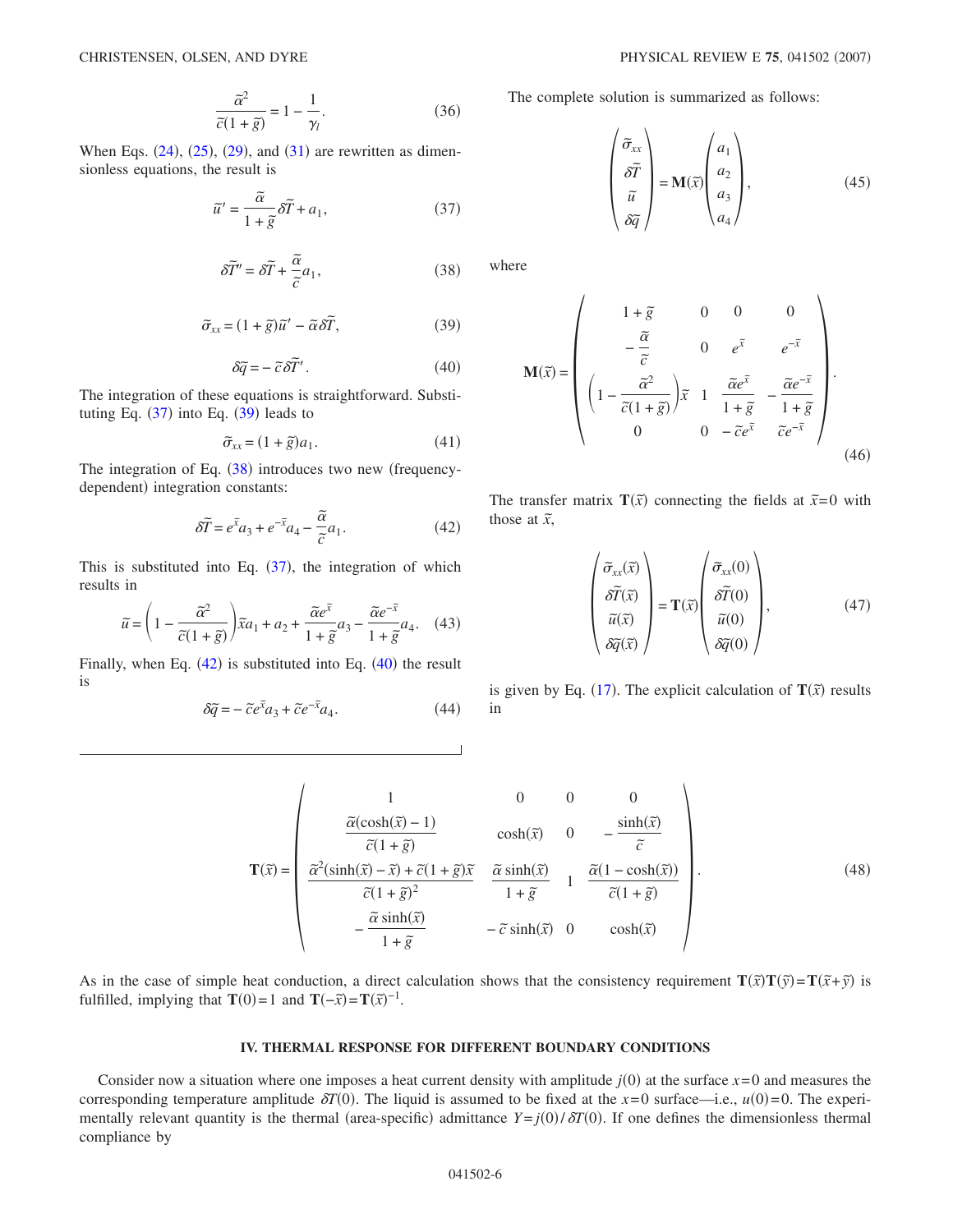$$
\tilde{J} = \frac{\delta \tilde{q}(0)}{\delta \tilde{T}(0)},\tag{49}
$$

in real units one has

$$
Y = \frac{K_T l_D s}{T_0} \tilde{J}.
$$
\n<sup>(50)</sup>

We proceed to calculate *Y* for a number of situations by means of the inverse transfer matrix,

$$
\mathbf{P} \equiv \mathbf{T}^{-1}(\tilde{L}) = \mathbf{T}(-\tilde{L}).\tag{51}
$$

For reference we give the matrix **P**:

$$
\mathbf{P} = \begin{pmatrix}\n1 & 0 & 0 & 0 \\
\frac{\widetilde{\alpha}(\cosh(\widetilde{L}) - 1)}{\widetilde{c}(1 + \widetilde{g})} & \cosh(\widetilde{L}) & 0 & \frac{\sinh(\widetilde{L})}{\widetilde{c}} \\
\frac{\widetilde{\alpha}^2(-\sinh(\widetilde{L}) + \widetilde{L}) - \widetilde{c}(1 + \widetilde{g})\widetilde{L}}{\widetilde{c}(1 + \widetilde{g})^2} & -\frac{\widetilde{\alpha}\sinh(\widetilde{L})}{1 + \widetilde{g}} & 1 & \frac{\widetilde{\alpha}(1 - \cosh(\widetilde{L}))}{\widetilde{c}(1 + \widetilde{g})} \\
\frac{\widetilde{\alpha}\sinh(\widetilde{L})}{1 + \widetilde{g}} & \widetilde{c}\sinh(\widetilde{L}) & 0 & \cosh(\widetilde{L})\n\end{pmatrix}.
$$
\n(52)

For each case we shall explicitly give the low-frequency (thermally thin) and high-frequency (thermally thick) limits.

# **A.** Free mechanical termination  $\widetilde{\sigma}_{xx}(\widetilde{L}) = 0$

## *1. Adiabatic termination*

This case corresponds to  $\delta \tilde{q}(L) = 0$ , and thus Eq. ([47](#page-5-5)) implies

$$
\begin{pmatrix}\n\tilde{\sigma}_{xx}(0) \\
\delta \tilde{T}(0) \\
0 \\
\delta \tilde{q}(0)\n\end{pmatrix} = \mathbf{P} \begin{pmatrix}\n0 \\
\delta \tilde{T}(\tilde{L}) \\
\tilde{u}(\tilde{L}) \\
0\n\end{pmatrix}.
$$
\n(53)

From this we get

$$
\widetilde{J} = \frac{\delta \widetilde{q}(0)}{\delta \widetilde{T}(0)} = \frac{P_{42} \delta \widetilde{T}(\widetilde{L}) + P_{43} \widetilde{u}(\widetilde{L})}{P_{22} \delta \widetilde{T}(\widetilde{L}) + P_{23} \widetilde{u}(\widetilde{L})} = \frac{P_{42}}{P_{22}} = \widetilde{c} \tanh(\widetilde{L}).
$$
\n(54)

Thus in real units the thermal admittance is given by

$$
Y = c_l l_D s \tanh(L/l_D) = \sqrt{\lambda c_l s} \tanh(L/l_D). \tag{55}
$$

In the thermally thin limit,  $L \ll |l_D|$ , this reduces to *Y*  $= \sqrt{\lambda c_l s} L / l_D = c_l L s$ . In the thermally thick limit,  $L \gg |l_D|$ , one finds  $Y = \sqrt{\lambda c_l s}$ .

## *2. Isothermal termination*

This case corresponds to  $\delta \tilde{T}(\tilde{L}) = 0$ , and thus Eq. ([47](#page-5-5)) implies

$$
\begin{pmatrix} \tilde{\sigma}_{xx}(0) \\ \tilde{\delta T}(0) \\ 0 \\ \tilde{\delta q}(0) \end{pmatrix} = \mathbf{P} \begin{pmatrix} 0 \\ 0 \\ \tilde{u}(\tilde{L}) \\ \tilde{\delta q}(\tilde{L}) \end{pmatrix} . \tag{56}
$$

From this we get

$$
\widetilde{J} = \frac{\delta \widetilde{q}(0)}{\delta \widetilde{T}(0)} = \frac{P_{43}\widetilde{u}(\widetilde{L}) + P_{44}\delta \widetilde{q}(\widetilde{L})}{P_{23}\widetilde{u}(\widetilde{L}) + P_{24}\delta \widetilde{q}(\widetilde{L})} = \frac{P_{44}}{P_{24}} = \widetilde{c} \coth(\widetilde{L}).
$$
\n(57)

Thus in real units the thermal admittance is given by

$$
Y = c_l l_D s \coth(L/l_D) = \sqrt{\lambda c_l s} \coth(L/l_D). \tag{58}
$$

In the thermally thin limit  $L \ll |l_D|$ , this reduces to *Y*  $=\sqrt{\lambda c_l s_l} \frac{L = \lambda / L}{}$ . In the thermally thick limit  $L \gg |l_D|$ , one finds  $Y = \sqrt{\lambda c_i s}$ .

# **B.** Clamped mechanical termination  $\tilde{u}(\tilde{L}) = 0$

## *1. Adiabatic termination*

<span id="page-6-0"></span>This case corresponds to  $\delta \tilde{q}(L) = 0$ , and thus Eq. ([47](#page-5-5)) implies

$$
\begin{pmatrix}\n\tilde{\sigma}_{xx}(0) \\
\delta \tilde{T}(0) \\
0 \\
\delta \tilde{q}(0)\n\end{pmatrix} = \mathbf{P} \begin{pmatrix}\n\tilde{\sigma}_{xx}(\tilde{L}) \\
\delta \tilde{T}(\tilde{L}) \\
0 \\
0\n\end{pmatrix}.
$$
\n(59)

From the second and fourth equations of Eq.  $(59)$  $(59)$  $(59)$  we get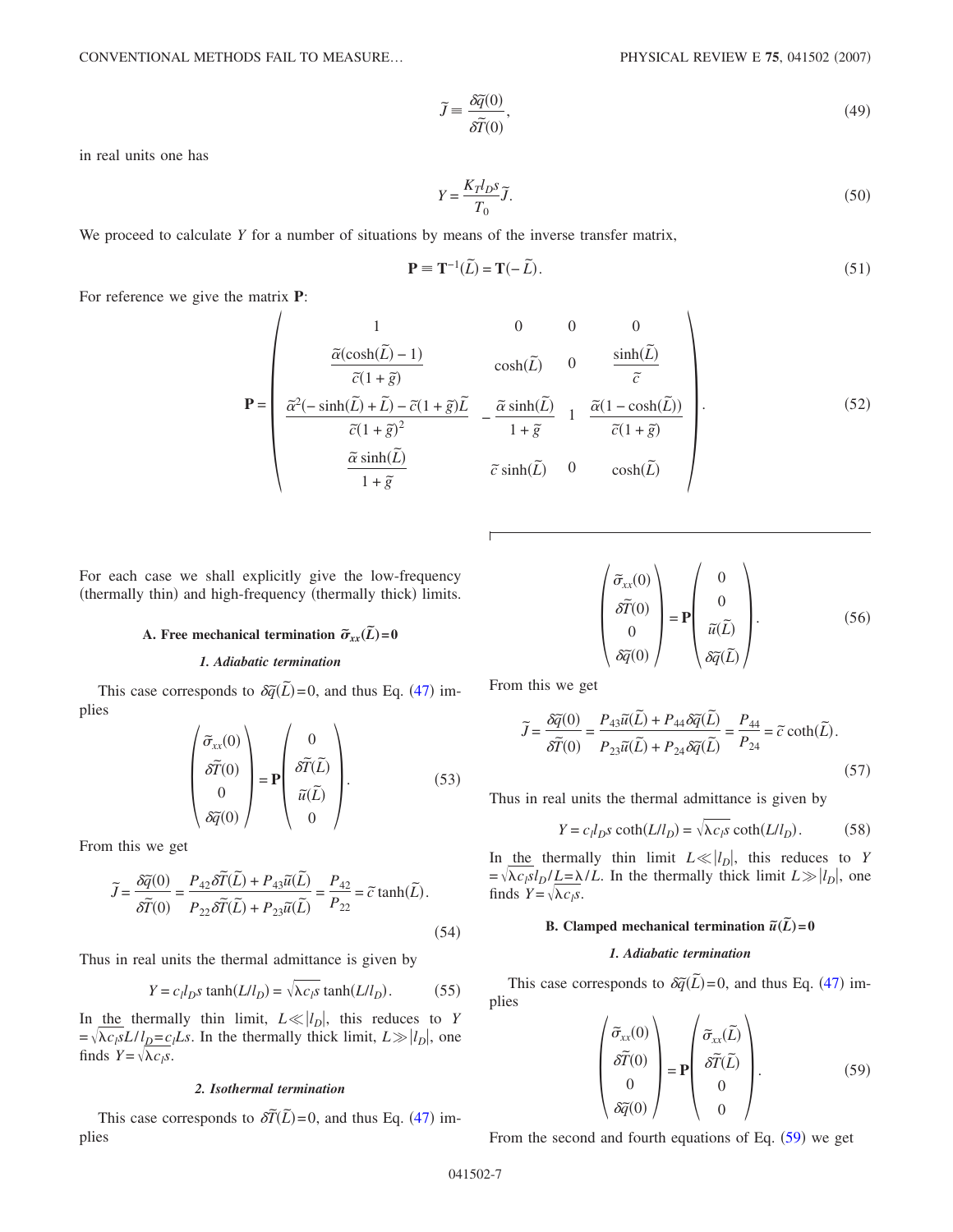$$
\widetilde{J} = \frac{\delta \widetilde{q}(0)}{\delta \widetilde{T}(0)} = \frac{P_{41} + P_{42} \delta \widetilde{T}(\widetilde{L}) / \widetilde{\sigma}_{xx}(\widetilde{L})}{P_{21} + P_{22} \delta \widetilde{T}(\widetilde{L}) / \widetilde{\sigma}_{xx}(\widetilde{L})},
$$
(60)

<span id="page-7-0"></span>and from the third we get  $0 = P_{31}\tilde{\sigma}_{xx}(\tilde{L}) + P_{32}\delta\tilde{T}(\tilde{L})$  or

$$
\delta \widetilde{T}(\widetilde{L})/\widetilde{\sigma}_{xx}(\widetilde{L}) = -\frac{P_{31}}{P_{32}}.\tag{61}
$$

Substituting this into Eq.  $(60)$  $(60)$  $(60)$  leads to

$$
\widetilde{J} = \frac{P_{41}P_{32} - P_{42}P_{31}}{P_{21}P_{32} - P_{22}P_{31}}.\tag{62}
$$

A calculation of this leads to

$$
\widetilde{J} = \frac{\widetilde{c}}{\coth(\widetilde{L}) + (\gamma_l - 1)/\widetilde{L}}.\tag{63}
$$

Thus in real units  $[55]$  $[55]$  $[55]$ 

$$
Y = \frac{c_l l_D s}{\coth(L/l_D) + (l_D/L)(c_l/c_V - 1)}.
$$
 (64)

In the thermally thin limit  $L \ll |l_D|$ , this reduces to  $Y = c_V Ls$ . In the thermally thick limit  $L \gg |l_D|$ , one finds  $Y = \sqrt{\lambda c_I s}$ .

## *2. Isothermal termination*

<span id="page-7-1"></span>This case corresponds to  $\delta \tilde{T}(\tilde{L}) = 0$ , and thus Eq. ([47](#page-5-5)) implies

$$
\begin{pmatrix} \tilde{\sigma}_{xx}(0) \\ \tilde{\delta T}(0) \\ 0 \\ \tilde{\delta q}(0) \end{pmatrix} = \mathbf{P} \begin{pmatrix} \tilde{\sigma}_{xx}(\tilde{L}) \\ 0 \\ 0 \\ \tilde{\delta q}(\tilde{L}) \end{pmatrix} . \tag{65}
$$

<span id="page-7-2"></span>From the second and fourth equations of Eq.  $(65)$  $(65)$  $(65)$  we get

$$
\widetilde{J} = \frac{\delta \widetilde{q}(0)}{\delta \widetilde{T}(0)} = \frac{P_{41} + P_{44} \delta \widetilde{q}(\widetilde{L}) / \widetilde{\sigma}_{xx}(\widetilde{L})}{P_{21} + P_{24} \delta \widetilde{q}(\widetilde{L}) / \widetilde{\sigma}_{xx}(\widetilde{L})},
$$
(66)

and from the third we get

$$
\delta \widetilde{q}(\widetilde{L})/\widetilde{\sigma}_{xx}(\widetilde{L}) = -\frac{P_{31}}{P_{34}}.\tag{67}
$$

Substituting this into Eq.  $(66)$  $(66)$  $(66)$  leads to

$$
\widetilde{J} = \frac{P_{41}P_{34} - P_{44}P_{31}}{P_{21}P_{34} - P_{24}P_{31}}\tag{68}
$$

or

$$
\widetilde{J} = \widetilde{c} \frac{(\gamma_l - 1)\sinh(\widetilde{L}) + \widetilde{L}\cosh(\widetilde{L})}{2(\gamma_l - 1)[\cosh(\widetilde{L}) - 1] + \widetilde{L}\sinh(\widetilde{L})}.
$$
(69)

Thus in real units

<span id="page-7-3"></span>TABLE I. The (area-specific) thermal admittance  $Y$  at the boundary  $x=0$  for different boundary conditions at  $x=L$  in the thermally thin limit  $|l_D(\omega)| \gg L$ .

| $Y_{\text{thin}}$ | Adiabatic         | Isothermal  |
|-------------------|-------------------|-------------|
| Free              | c <sub>i</sub> Ls | $\lambda/L$ |
| Clamped           | $c_V$ Ls          | $\lambda/L$ |

$$
Y = c_l l_D s \frac{(c_l/c_V - 1)\sinh(L/l_D) + (L/l_D)\cosh(L/l_D)}{2(c_l/c_V - 1)[\cosh(L/l_D) - 1] + (L/l_D)\sinh(L/l_D)}.
$$
\n(70)

In the thermally thin limit  $L \ll |l_D|$ , this reduces to  $Y = \lambda/L$ . In the thermally thick limit  $L \gg |l_D|$ , one finds  $Y = \sqrt{\lambda c_I s}$ .

In the thermally thin limit  $|l_D(\omega)| \gg L$ , the above results are summarized in Table [I](#page-7-3) for the four combinations of thermal and mechanical boundary conditions at the surface *x* =*L*. It was to be expected that the isothermal boundary condition gives the heat conductivity in both free and clamped cases, because heat conductivity does not depend on whether constant volume or constant stress boundary conditions apply. For the adiabatic clamped boundary condition it is also expected that the admittance is related to the constant volume specific heat  $c_V$ . That the admittance for free mechanical boundary condition is related to  $c_l$  and not  $c_p$  is not trivial; it relates to the fact that the displacement associated with the temperature oscillation is longitudinal.

In the thermally thick limit  $\left| l_D(\omega) \right| \ll L$ , we se that the thermal admittance becomes  $Y = (sc<sub>l</sub>)<sup>1/2</sup>$  and thus is determined by the *longitudinal specific heat for all combinations* of boundary conditions considered (Table [II](#page-7-4)).

## **V. DISCUSSION**

How does the result  $Y = (sc<sub>l</sub>)\lambda$ <sup>1/2</sup> apply to real effusivity measurements? Are the adiabatic and sliding boundary conditions on faces perpendicular to the heating plane a good approximation? In actual experiments the heating plate width *W* fulfills  $|l_D(\omega)| \ll W$  to assure one-dimensional heat flow orthogonal to the heating plane. The associated displacement field has a range of  $|l_D(\omega)|$ , and if the solid slab supporting the heating film is much thicker than this length, it will clamp motion along the plane and only allow displacement orthogonal to the plate. In this case the above solution is a good approximation.

<span id="page-7-4"></span>TABLE II. The (area-specific) thermal admittance  $Y$  at the boundary  $x=0$  for different boundary conditions at  $x=L$  in the thermally thick limit  $|l_D(\omega)| \ll L$ . In all four cases the longitudinal heat capacity appears, neither the isochoric nor the isobaric heat capacity.

| $Y_{\text{thick}}$ | Adiabatic             | <b>Isothermal</b>     |
|--------------------|-----------------------|-----------------------|
| Free               | $(sc_l\lambda)^{1/2}$ | $(sc_l\lambda)^{1/2}$ |
| Clamped            | $(sc_l\lambda)^{1/2}$ | $(sc_l\lambda)^{1/2}$ |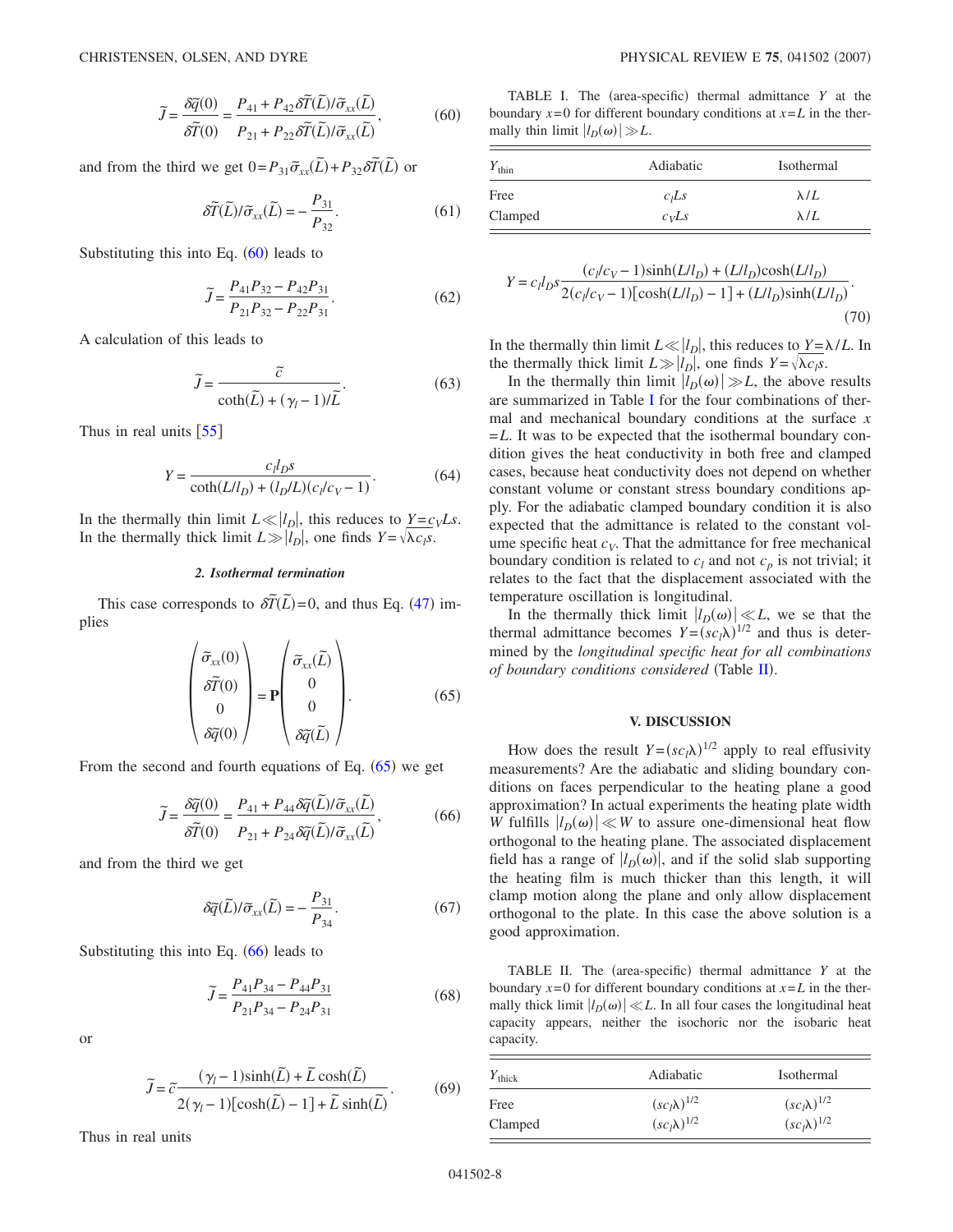One might expect that clamping problems could be circumvented by using an unsupported film free to expand laterally, but that is not correct. Suppose the film were unsupported and consequently did not stress the liquid. First, we note that there would be a technical problem with the  $3\omega$ detection technique, since thermal expansion straining the film would give a spurious resistance change on top of the thermally induced resistance change. That problem may be solved, however, and is not the main issue here. Even in this case the thermomechanical coupling, however, would introduce anisotropic stresses: Suppose the strain  $\epsilon_{vv}$  were homogeneous on any plane at right angle to the *x* axis. Then the displacement in the *y* direction at the boundary of the plate would be proportional to the lateral dimension *W*, but at a distance of order  $|l_D(\omega)|$  in the *x* direction it would be zero. This would produce enormous shear strains in the liquid [of order  $\epsilon_{yy} \frac{W}{|I_D(\omega)|}$ , the relaxation of which is controlled by the (high) shear modulus. The condition  $\left| l_D(\omega) \right| \ll W$  needed for one-dimensional heat flow thus simultaneously gives rise to a situation of partial and anisotropic clamping of the liquid. To determine precisely which effective frequency-dependent specific heat *is* actually measured in this (hypothetical) case of a film free to expand laterally requires a detailed calculation; it will not be simply  $c_p$ .

The "adiabatic" method of Christensen's [19](#page-9-13)85 paper [19] is quite different from the Birge-Nagel method, but suffers from the same basic problem that the liquid upon thermally expanding must flow to release the stresses and that this flow is partly inhibited by the very large viscosity. Thus as for most other calorimeters, the adiabatic method also has uncontrolled mechanical stresses and a stress tensor that is not diagonal. This means that  $c_p(\omega)$  is not measured. As mentioned, to determine precisely which quantity a given method measures requires a detailed analysis taking into account the properties of the calorimeter materials. It is quite possible that the discrepancy between the 1985 Birge-Nagel and Christensen measurements on glycerol derives from the two methods *de facto* not measuring the same quantity.

Studying the frequency-dependent specific heat via effusion can be done in other geometries than the planar. Birge [[18](#page-9-22)] also made experiments in an axially symmetric geometry. This was done in order to separate out any possible frequency dependence of the heat conductivity. These experiments were not presented as a function of frequency. Rather, temperature was scanned for fixed frequencies which makes the analysis somewhat indirect (the thermomechanical coupling was not considered in this early experiment, either). Christensen and Olsen  $\lceil 56 \rceil$  $\lceil 56 \rceil$  $\lceil 56 \rceil$  performed an experiment in spherical symmetry and did take into account the thermomechanical coupling. A small drop of 1,2,4-butanetriol of radius  $r_2$ =0.35 mm was placed around a temperature-dependent resistor (thermistor) of radius  $r_1 = 0.15$  mm. By using the  $3\omega$ technique the thermal compliance  $J_{\text{tot}}=Y_{\text{tot}}/s$  was found. In the thermally thin limit one has  $\lceil 56 \rceil$  $\lceil 56 \rceil$  $\lceil 56 \rceil$ 

$$
J_{\text{tot}} = c_V V \frac{(r_2/r_1)^3 K_S + (4/3)G}{(r_2/r_1)^3 K_T + (4/3)G},\tag{71}
$$

where *V* is the liquid volume. This means that the longitudinal specific heat is measured in the limit  $r_2 / r_1 \rightarrow 1$  (thin liquid shell) and that the isobaric specific heat is measured in the limit  $r_2 / r_1 \rightarrow \infty$  (thick liquid shell).

How large is the difference between  $c_p$  and  $c_l$ ? From the two identities for  $\gamma$  and  $\gamma_l$ ,

$$
\gamma = \frac{c_p}{c_V} = \frac{K_S}{K_T} \tag{72}
$$

and

$$
\gamma_l = \frac{c_l}{c_V} = \frac{M_S}{M_T},\tag{73}
$$

<span id="page-8-0"></span>the following relation is arrived at:

$$
\frac{c_p - c_l}{c_p} = \frac{4}{3} \frac{G}{M_T} \frac{c_p - c_V}{c_p}.
$$
 (74)

For glycerol the relative change in measured specific heat  $(45\%$  at the glass transition) gives a rough upper estimate of  $(c_p - c_V)/c_p$ . The infinite-frequency shear and bulk moduli are 4 GPa and 11 GPa respectively. Thus the factor  $4G/3M<sub>T</sub>$ is 33% as an upper estimate. In the case of glycerol the deviation of  $c_l$  from  $c_p$  becomes 15% or one-third of the relaxation strength. For liquids with larger expansion coefficient, the effect is larger. Note that this is a frequencydependent correction and that  $c_l$  does not just scale with  $c_p$ —it has a different frequency dependence. Equation ([74](#page-8-0)) expresses the influence of the thermomechanical coupling on  $c_l$  in a nutshell: At low frequencies (or high temperatures),  $G/M_T$  is small and  $c_l$  becomes  $c_p$ . At high frequencies (or low temperatures),  $(c_p - c_V)/c_p$  is negligible and  $c_l$  again becomes *cp*. This is why the problem treated in this paper is not encountered for specific heat measurements of solids or of ordinary liquids. The effect is only significant at the glass transition where upon increasing frequency the first factor [*G*/*M<sub>T</sub>*] increases while the second  $[(c_p - c_V)/c_p]$  decreases.

Finally, we wish to emphasize that the effect discussed in this paper has nothing to do with the liquid falling out of equilibrium as the glass transition is approached; the effect is present in the equilibrium liquid well above the calorimetric glass transition temperature. Thus, even if effusivity measurements are performed in, say, the kHz regime, the effect is present and must be taken into account whenever the  $\alpha$  relaxation time is of order milliseconds.

#### **VI. CONCLUSIONS**

Fundamental physical facts make it difficult to measure the frequency-dependent *isobaric* specific heat for liquids approaching the glass transition because the temperature perturbation of a thermal experiment induces stresses. The high shear modulus slows down the relaxation of the deviatoric part of the stress tensor, giving rise to nonisobaric conditions. In planar geometry this is a problem whether experiments are done in the thermally thin or the thermally thick limits.

In this paper the one-dimensional thermoviscoelastic problem was solved in terms of the transfer matrix, making it easy to find the thermal response for any type of boundary conditions. It was found that in the thermally thick case the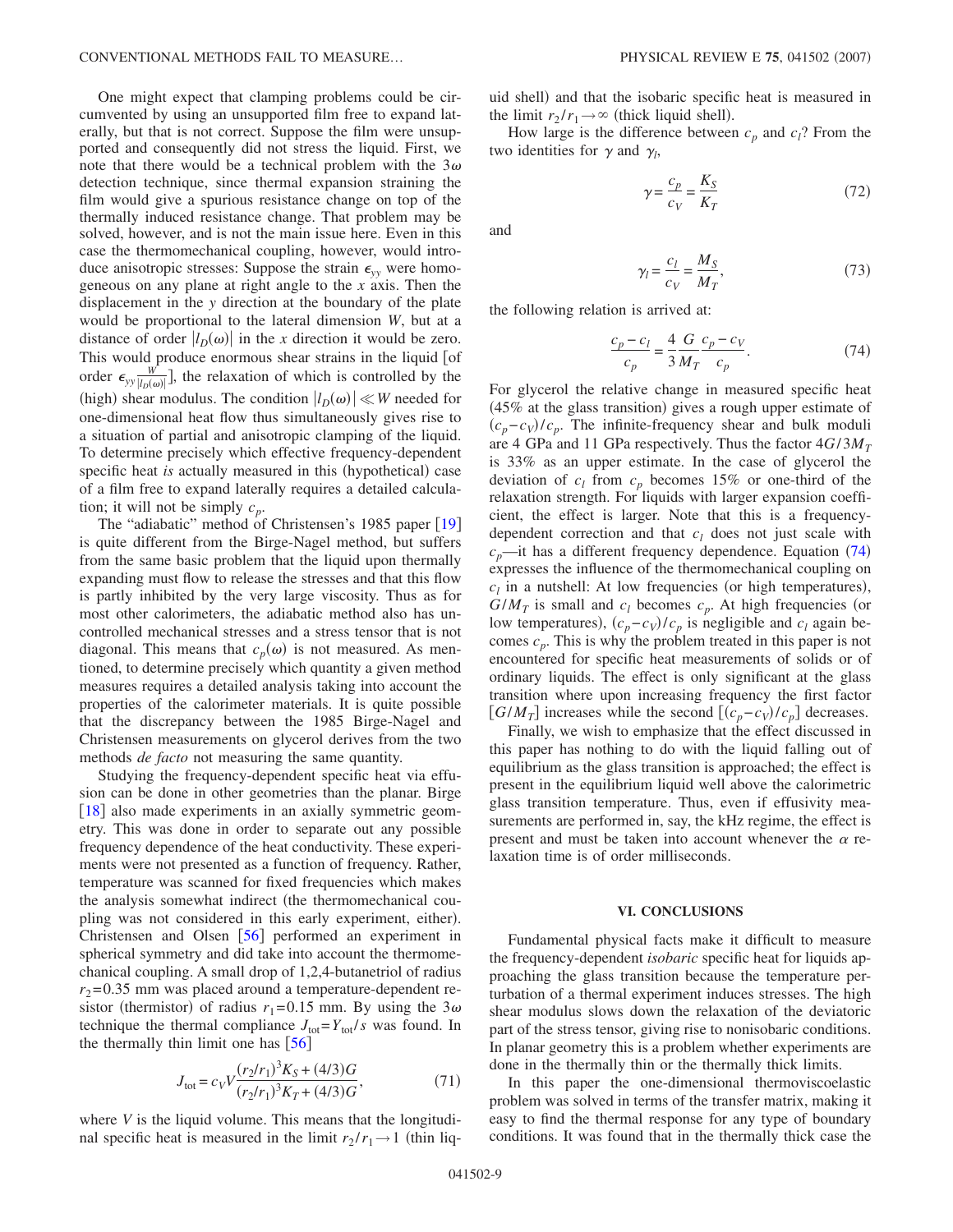*isobaric* specific heat should be replaced by the *longitudinal* specific heat. This result applies to real effusivity measurement to the extent they may be considered one dimensional.

In conclusion, wide-frequency specific-heat spectroscopy based on thermal-wave effusion determines the longitudinal specific heat. The isobaric and isochoric specific heats can be calculated subsequently if the frequency-dependent mechanical moduli are known. Although we here only studied the thermoviscoelastic problem in the frequency domain, these

- <span id="page-9-0"></span>1 J. C. Maxwell, Philos. Trans. R. Soc. London **157**, 49  $(1867).$
- <span id="page-9-1"></span>[2] W. Kauzmann, Chem. Rev. (Washington, D.C.) 43, 219  $(1948).$
- <span id="page-9-2"></span>3 G. Harrison, *The Dynamic Properties of Supercooled Liquids* (Academic, New York, 1976).
- [4] S. Brawer, *Relaxation in Viscous Liquids and Glasses* (American Ceramic Society, Columbus, Ohio, 1985).
- [5] C. A. Angell, J. Non-Cryst. Solids 131, 13 (1991).
- <span id="page-9-4"></span>[6] C. A. Angell, K. L. Ngai, G. B. McKenna, P. F. McMillan, and S. W. Martin, J. Appl. Phys. 88, 3113 (2000).
- [7] S. P. Das, Rev. Mod. Phys. **76**, 785 (2004).
- <span id="page-9-3"></span>[8] J. C. Dyre, Rev. Mod. Phys. **78**, 953 (2006).
- <span id="page-9-5"></span>9 P. Lunkenheimer, U. Schneider, R. Brand, and A. Loidl, Contemp. Phys. 41, 15 (2000).
- <span id="page-9-6"></span>[10] F. Kremer and A. Schönhals (Eds.) Broadband Dielectric Spectroscopy (Springer, Berlin, 2002).
- <span id="page-9-7"></span>11 T. Christensen and N. B. Olsen, Phys. Rev. B **49**, 15396  $(1994).$
- <span id="page-9-8"></span>[12] I. M. Hodge, J. Non-Cryst. Solids 169, 211 (1994).
- <span id="page-9-9"></span>[13] C. A. Angell and L. M. Torell, J. Chem. Phys. **78**, 937 (1983).
- <span id="page-9-10"></span>[14] R.-J. Roe, J. Appl. Phys. **48**, 4085 (1977).
- <span id="page-9-36"></span>15 C. T. Moynihan and P. K. Gupta, J. Non-Cryst. Solids **29**, 143  $(1978).$
- <span id="page-9-11"></span>[16] C. T. Moynihan and A. V. Lesikar, Ann. N.Y. Acad. Sci. 371, 151 (1981).
- <span id="page-9-12"></span>[17] N. O. Birge and S. R. Nagel, Phys. Rev. Lett. **54**, 2674 (1985).
- <span id="page-9-22"></span>[18] N. O. Birge, Phys. Rev. B 34, 1631 (1986).
- <span id="page-9-13"></span>[19] T. Christensen, J. Phys. (Paris), Colloq. 46, C8-635 (1985).
- <span id="page-9-14"></span>[20] D. W. Oxtoby, J. Chem. Phys. 85, 1549 (1986).
- [21] R. Zwanzig, J. Chem. Phys. 88, 5831 (1988).
- <span id="page-9-15"></span>[22] J. Jäckle, Physica A **162**, 377 (1990).
- <span id="page-9-16"></span>[23] J. K. Nielsen and J. C. Dyre, Phys. Rev. B 54, 15754 (1996).
- <span id="page-9-17"></span>[24] J. Bisquert, Am. J. Phys. **73**, 735 (2005).
- <span id="page-9-18"></span>25 D. M. Paolucci and K. A. Nelson, J. Chem. Phys. **112**, 6725  $(2000).$
- 26 H. Huth, M. Beiner, and E. Donth, Phys. Rev. B **61**, 15092  $(2000).$
- [27] Y. H. Jeong, Thermochim. Acta 377, 1 (2001).
- 28 L. Carpentier, O. Bustin, and M. Descamps, J. Phys. D **35**, 402  $(2002).$
- 29 H. Honda, H. Ogura, and A. Chiba, Meas. Sci. Technol. **13**, 1437 (2002).
- <span id="page-9-19"></span>[30] A. Maesono, Y. Takasaki, Y. Maeda, R. P. Tye, J. Morikawa, and T. Hashimoto, High Temp. - High Press. **34**, 127

results also give rise to serious questions regarding the interpretation of time-domain enthalpy-relaxation experiments.

## **ACKNOWLEDGMENT**

This work was supported by the Danish National Research Foundation's (DNRF) centre for viscous liquid dynamics "Glass and Time."

 $(2002).$ 

- <span id="page-9-20"></span>[31] U. Harbola and S. P. Das, Phys. Rev. E 64, 046122 (2001).
- [32] P. Scheidler, W. Kob, A. Latz, J. Horbach, and K. Binder, Phys. Rev. B 63, 104204 (2001).
- 33 C. C. Yu and H. M. Carruzzo, Phys. Rev. E **69**, 051201  $(2004).$
- <span id="page-9-21"></span>34 D. Chakrabarti and B. Bagchi, J. Chem. Phys. **122**, 014501  $(2005).$
- <span id="page-9-23"></span>35 N. O. Birge and S. R. Nagel, Rev. Sci. Instrum. **58**, 1464  $(1987).$
- <span id="page-9-24"></span>36 U. G. Jonsson and O. Andersson, Meas. Sci. Technol. **9**, 1873  $(1998).$
- [37] E. Gmelin, Thermochim. Acta 304, 1 (1997).
- [38] N. Menon, J. Chem. Phys. **105**, 5246 (1996).
- [39] I. K. Moon, Y. H. Jeong, and S. I. Kwun, Rev. Sci. Instrum. 67, 29 (1996).
- <span id="page-9-25"></span>[40] N. O. Birge, P. K. Dixon, and N. Menon, Thermochim. Acta 304, 51 (1997).
- <span id="page-9-26"></span>[41] It is a matter of convention whether one uses  $exp(i\omega t)$  or exp(-*iωt*) for the complex time dependence. The first form corresponding to  $s = i\omega$  (common, e.g., in electrical engineering literature) is convenient because it saves a lot of minus's. The form corresponding to  $s = -i\omega$ , on the other hand, is preferable when there are plane waves because when  $k>0$  a wave of the form  $exp[i(kx - \omega t)]$  moves in the positive *x* direction.
- <span id="page-9-27"></span>42 H. S. Carslaw and J. C. Jaeger, *Conduction of Heat in Solids* (Clarendon Press, Oxford, 1959).
- <span id="page-9-28"></span>[43] A. A. Minakov, S. A. Adamovsky, and C. Schick, Thermochim. Acta 403, 89 (2003).
- [44] E. H. Bentefour, C. Glorieux, M. Chirtoc, and J. Thoen, J. Chem. Phys. 120, 3726 (2004).
- <span id="page-9-29"></span>[45] Y. Kraftmakher, Phys. Rep. 356, 1 (2002).
- <span id="page-9-30"></span>[46] A. A. Minakov, S. A. Adamovsky, and C Schick, Thermochim. Acta 377, 173 (2001).
- <span id="page-9-31"></span>47 E. H. Bentefour, C. Glorieux, M. Chirtoc, and J. Thoen, J. Appl. Phys. 93, 9610 (2003).
- <span id="page-9-32"></span>48 T. Christensen and N. B. Olsen, Prog. Theor. Phys. Suppl. **126**, 273 (1997).
- <span id="page-9-33"></span>49 R. M. Christensen, *Theory of Viscoelasticity*, 2nd ed. Academic, New York, 1982).
- <span id="page-9-35"></span>50 L. D. Landau and E. M. Lifshitz, *Theory of Elasticity*, 3rd ed. (Pergamon, London, 1986).
- <span id="page-9-34"></span>[51] W. Nowacki, *Thermoelasticity*, 2nd ed. (Pergamon, London, 1986).
- <span id="page-9-37"></span>52 J. Meixner and H. G. Reik, in *Principen der Thermodynamik und Statistik*, edited by S. Flügge, *Handbuch der Physik*, Vol. 3